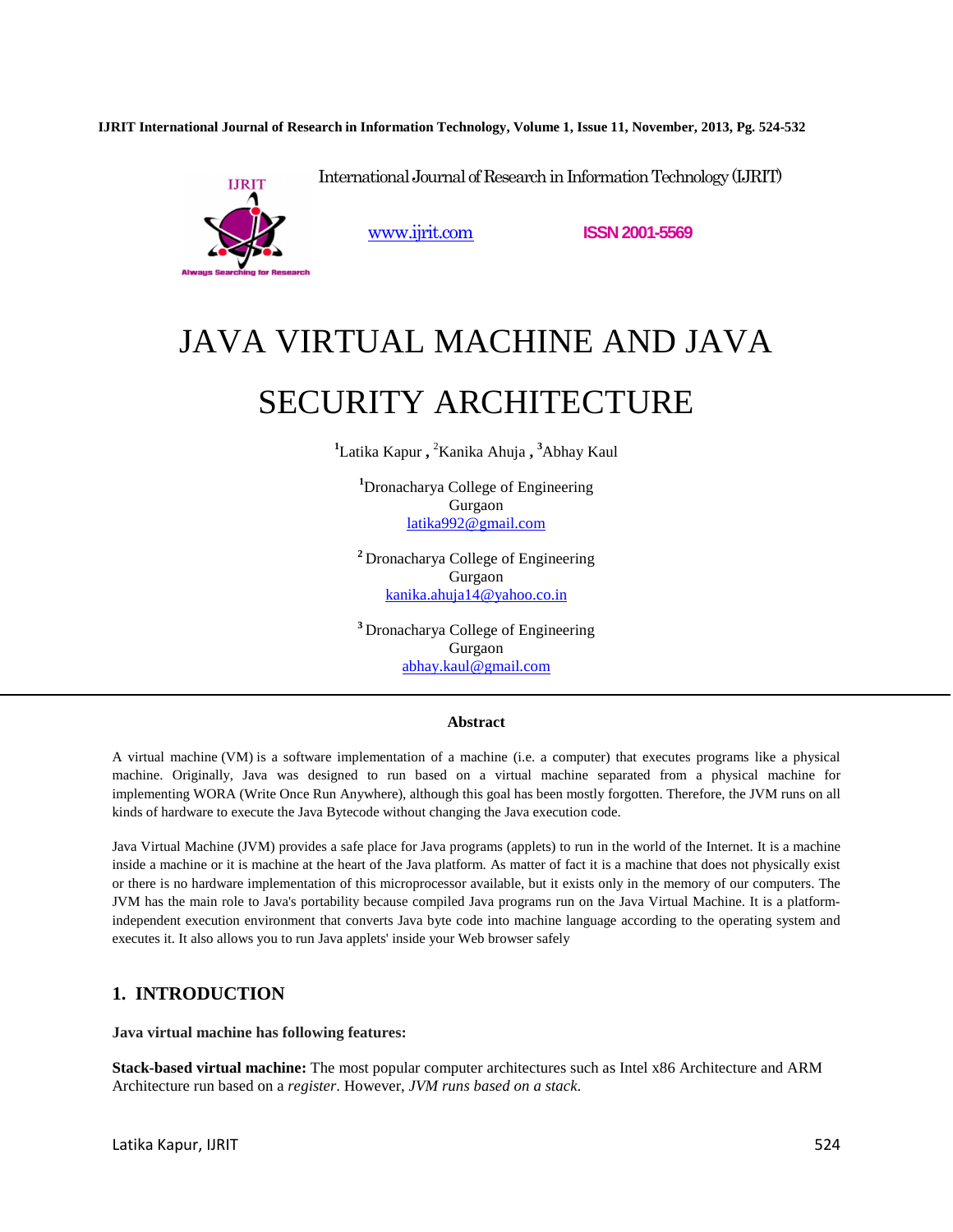**Symbolic reference:** All types (class and interface) except for primitive data types are referred to through symbolic reference, instead of through explicit memory address-based reference.

**Garbage collection:** A class instance is explicitly created by the user code and automatically destroyed by garbage collection.

Guarantees platform independence by clearly defining the primitive data type: A traditional language such as  $C/C++$ has different int type size according to the platform. The JVM clearly defines the primitive data type to maintain its compatibility and guarantee platform independence.

Network byte order: The Java class file uses the network byte order. To maintain platform independence between the little endian used by Intel x86 Architecture and the big endian used by the RISC Series Architecture, a fixed byte

# **2. JVM Architecture**



The code written in Java is executed by following the process shown in the figure below. A class loader loads the compiled Java Bytecode to the Runtime Data Areas, and the execution engine executes the Java Bytecode.

#### 2.1 Class Loader

Java provides a dynamic load feature; it loads and links the class when it refers to a class for the first time at runtime, not compile time. JVM's class loader executes the dynamic load. The features of Java class loader are as follows:

**Hierarchical Structure**: Class loaders in Java are organized into a hierarchy with a parent-child relationship. The Bootstrap Class Loader is the parent of all class loaders.

**Delegation mode**: Based on the hierarchical structure, load is delegated between class loaders. When a class is loaded, the parent class loader is checked to determine whether or not the class is in the parent class loader. If the upper class loader has the class, the class is used. If not, the class loader requested for loading loads the class. **Visibility limit**: A child class loader can find the class in the parent class loader; however, a parent class loader cannot find the class in the child class loader.

**Unload is not allowed**: A class loader can load a class but cannot unload it. Instead of unloading, the current class loader can be deleted, and a new class loader can be created.

Each class loader has its namespace that stores the loaded classes. When a class loader loads a class, it searches the class based on FQCN (Fully Qualified Class Name) stored in the namespace to check whether or not the class has been already loaded. Even if the class has an identical FQCN but a different namespace, it is regarded as a different class. A different namespace means that the class has been loaded by another class loader.

The following figure illustrates the class loader delegation model.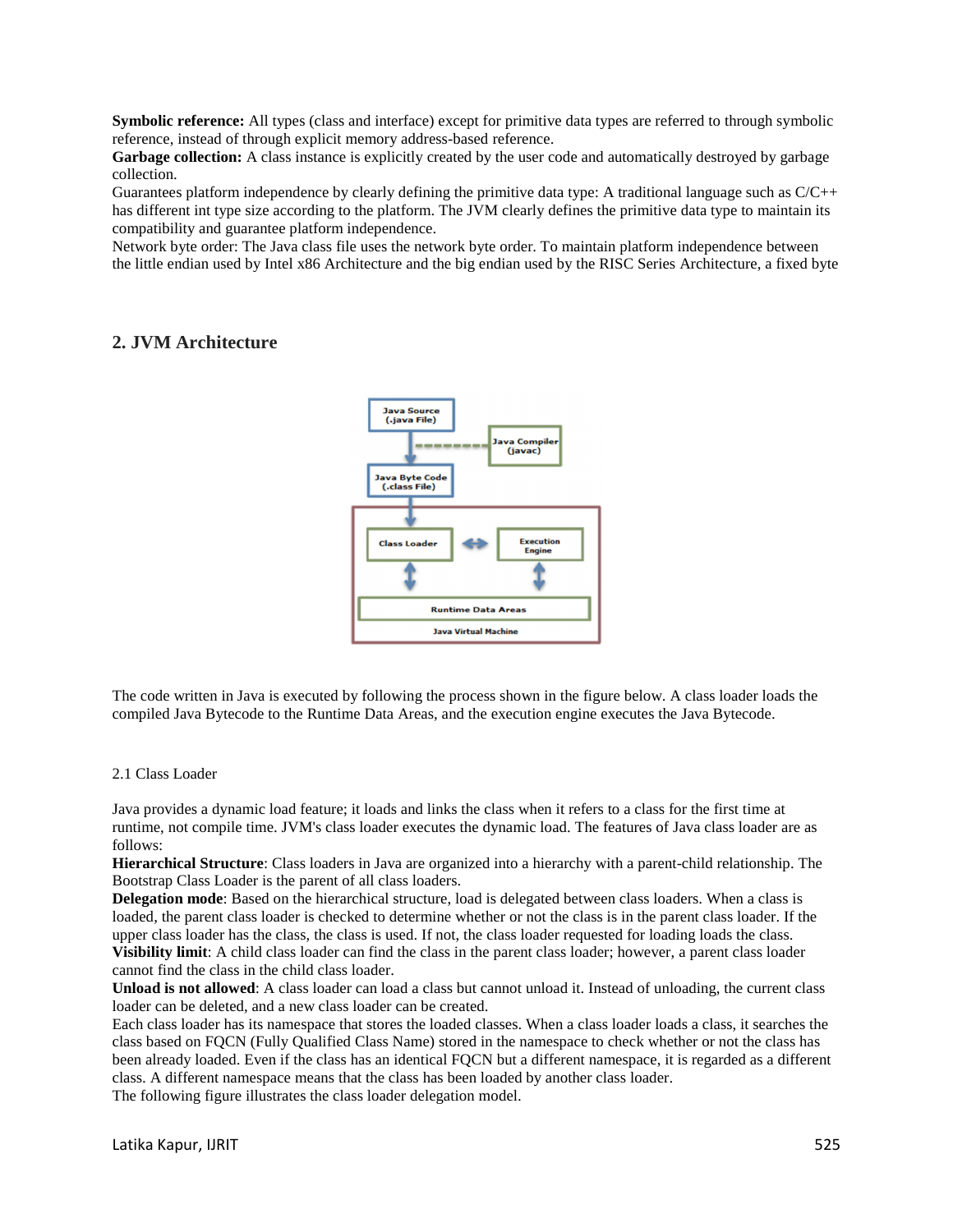

**Figure 2: Class Loader Delegation Model.**

When a class loader is requested for class load, it checks whether or not the class exists in the class loader cache, the parent class loader, and itself, in the order listed. In short, it checks whether or not the class has been loaded in the class loader cache. If not, it checks the parent class loader. If the class is not found in the bootstrap class loader, the requested class loader searches for the class in the file system.

**Bootstrap class loader**: This is created when running the JVM. It loads Java APIs, including object classes. Unlike other class loaders, it is implemented in native code instead of Java.

**Extension class loader**: It loads the extension classes excluding the basic Java APIs. It also loads various security extension functions.

**System class loader**: If the bootstrap class loader and the extension class loader load the JVM components, the system class loader loads the application classes. It loads the class in the \$CLASSPATH specified by the user. **User-defined class loader**: This is a class loader that an application user directly creates on the code.

Frameworks such as Web application server (WAS) use it to make Web applications and enterprise applications run independently. In other words, this guarantees the independence of applications through class loader delegation model. Such a WAS class loader structure uses a hierarchical structure that is slightly different for each WAS vendor.

If a class loader finds an unloaded class, the class is loaded and linked by following the process illustrated below.



**Figure 3: Class Load Stage.**

#### **2.2 Each stage is described as follows.:**

**Loading**: A class is obtained from a file and loaded to the JVM memory.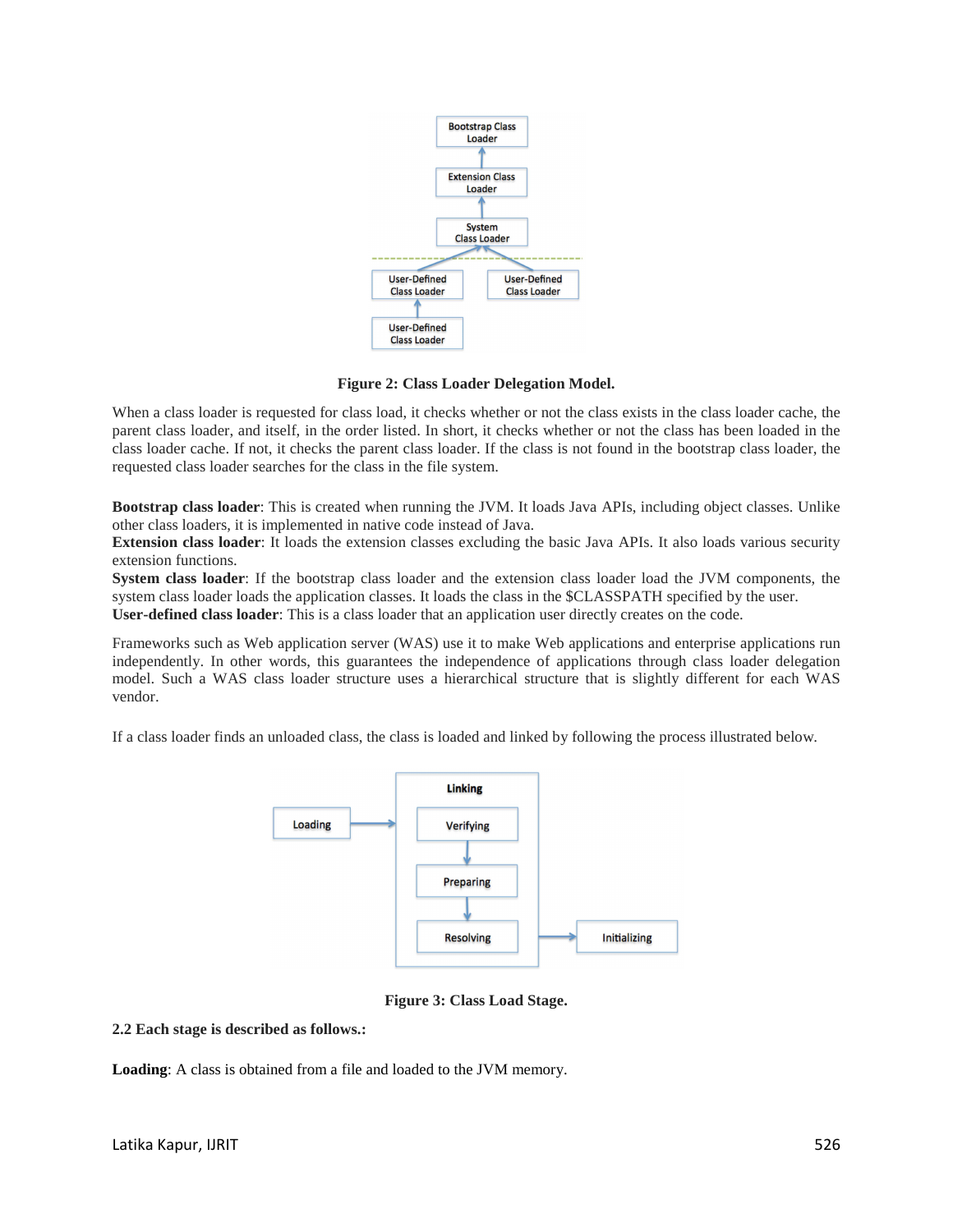**Verifying**: Check whether or not the read class is configured as described in the Java Language Specification and JVM specifications. This is the most complicated test process of the class load processes, and takes the longest time. Most cases of the JVM TCK test cases are to test whether or not a verification error occurs by loading wrong classes.

- **Preparing**: Prepare a data structure that assigns the memory required by classes and indicates the fields, methods, and interfaces defined in the class.
- **Resolving**: Change all symbolic references in the constant pool of the class to direct references.
- **Initializing**: Initialize the class variables to proper values. Execute the static initializers and initialize the static fields to the configured values.

The JVM specification defines the tasks. However, it allows flexible application of the execution time.

#### **2.3 Runtime Data Areas**



**Figure 4: Runtime Data Areas Configuration.**

Runtime Data Areas are the memory areas assigned when the JVM program runs on the OS. The runtime data areas can be divided into 6 areas. Of the six, one PC Register, JVM Stack, and Native Method Stack are created for one thread. Heap, Method Area, and Runtime Constant Pool are shared by all threads.

• **PC register**: One PC (Program Counter) register exists for one thread, and is created when the thread starts. PC register has the address of a JVM instruction being executed now.

• **JVM stack**: One JVM stack exists for one thread, and is created when the thread starts. It is a stack that saves the struct (Stack Frame). The JVM just pushes or pops the stack frame to the JVM stack. If any exception occurs, each line of the stack trace shown as a method such as printStackTrace() expresses one stack frame.



**Figure 5: JVM Stack Configuration.**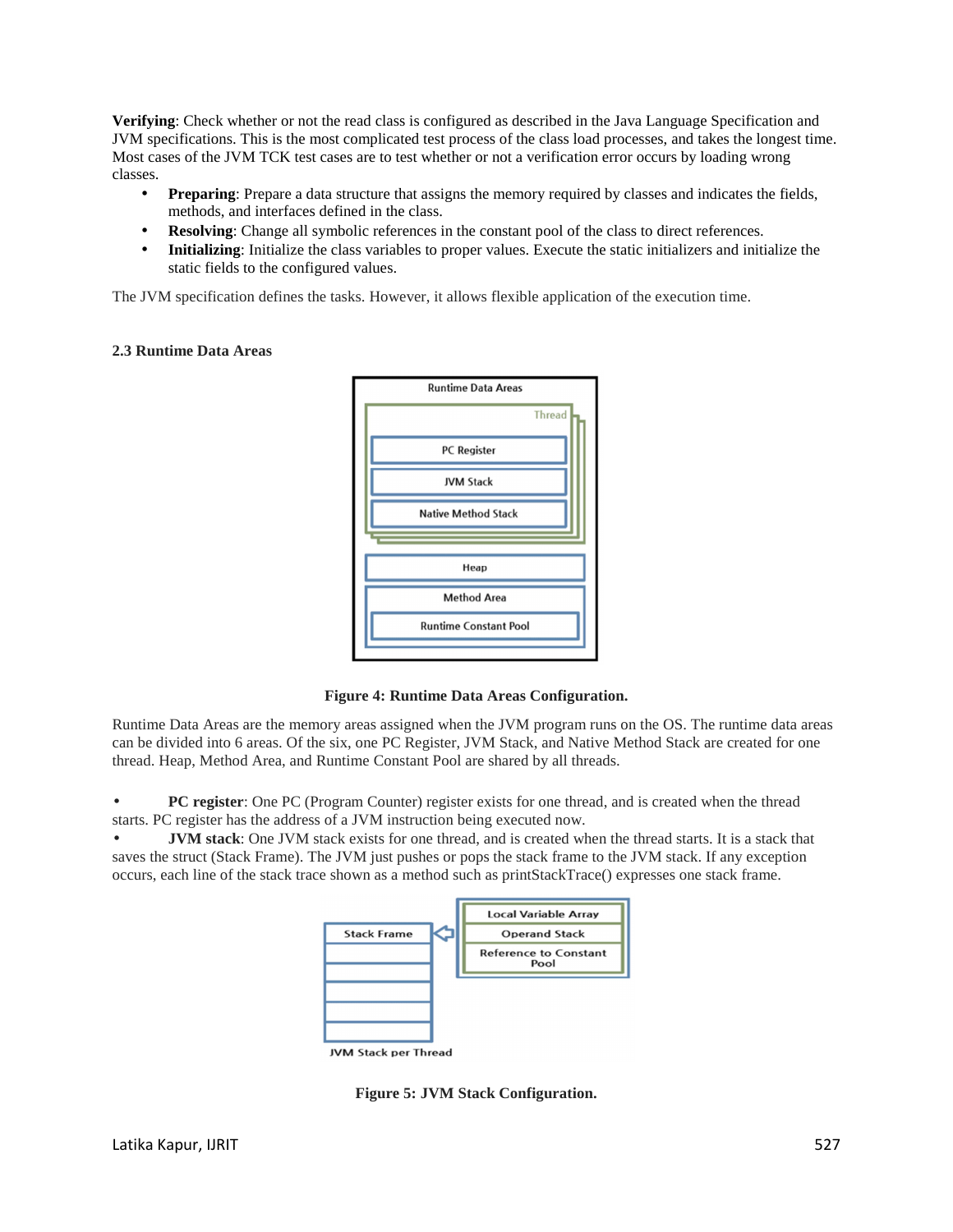− Stack frame: One stack frame is created whenever a method is executed in the JVM, and the stack frame is added to the JVM stack of the thread. When the method is ended, the stack frame is removed. Each stack frame has the reference for local variable array, Operand stack, and runtime constant pool of a class where the method being executed belongs. The size of local variable array and Operand stack is determined while compiling. Therefore, the size of stack frame is fixed according to the method.

− Local variable array: It has an index starting from 0. 0 is the reference of a class instance where the method belongs. From 1, the parameters sent to the method are saved. After the method parameters, the local variables of the method are saved.

− Operand stack: An actual workspace of a method. Each method exchanges data between the Operand stack and the local variable array, and pushes or pops other method invoke results. The necessary size of the Operand stack space can be determined during compiling. Therefore, the size of the Operand stack can also be determined during compiling.

• **Native method stack**: A stack for native code written in a language other than Java. In other words, it is a stack used to execute C/C++ codes invoked through JNI (Java Native Interface). According to the language, a C stack or C++ stack is created.

• **Method area**: The method area is shared by all threads, created when the JVM starts. It stores runtime constant pool, field and method information, static variable, and method bytecode for each of the classes and interfaces read by the JVM. The method area can be implemented in various formats by JVM vendor. Oracle Hotspot JVM calls it Permanent Area or Permanent Generation (PermGen). The garbage collection for the method area is optional for each JVM vendor.

**Runtime constant pool:** An area that corresponds to the constant pool table in the class file format. This area is included in the method area; however, it plays the most core role in JVM operation. Therefore, the JVM specification separately describes its importance. As well as the constant of each class and interface, it contains all references for methods and fields. In short, when a method or field is referred to, the JVM searches the actual address of the method or field on the memory by using the runtime constant pool.

**Heap**: A space that stores instances or objects, and is a target of garbage collection. This space is most frequently mentioned when discussing issues such as JVM performance. JVM vendors can determine how to configure the heap or not to collect garbage.

#### **2.4 Execution Engine**

The bytecode that is assigned to the runtime data areas in the JVM via class loader is executed by the execution engine. The execution engine reads the Java Bytecode in the unit of instruction. It is like a CPU executing the machine command one by one. Each command of the bytecode consists of a 1-byte OpCode and additional Operand. The execution engine gets one OpCode and execute task with the Operand, and then executes the next OpCode. But the Java Bytecode is written in a language that a human can understand, rather than in the language that the machine directly executes. Therefore, the execution engine must change the bytecode to the language that can be executed by the machine in the JVM. The bytecode can be changed to the suitable language in one of two ways. Interpreter: Reads, interprets and executes the bytecode instructions one by one. As it interprets and executes instructions one by one, it can quickly interpret one bytecode, but slowly executes the interpreted result. This is the disadvantage of the interpret language. The 'language' called Bytecode basically runs like an interpreter. JIT (Just-In-Time) compiler: The JIT compiler has been introduced to compensate for the disadvantages of the interpreter. The execution engine runs as an interpreter first, and at the appropriate time, the JIT compiler compiles the entire bytecode to change it to native code. After that, the execution engine no longer interprets the method, but directly executes using native code. Execution in native code is much faster than interpreting instructions one by one. The compiled code can be executed quickly since the native code is stored in the cache.

# **3. JAVA Security Architecture**

The new security architecture in SDK1.2 (the JDK has been renamed later and is now called a Software Development Kit (SDK), so we have the Java 2 SDK) let the users expand the original sandbox idea, create their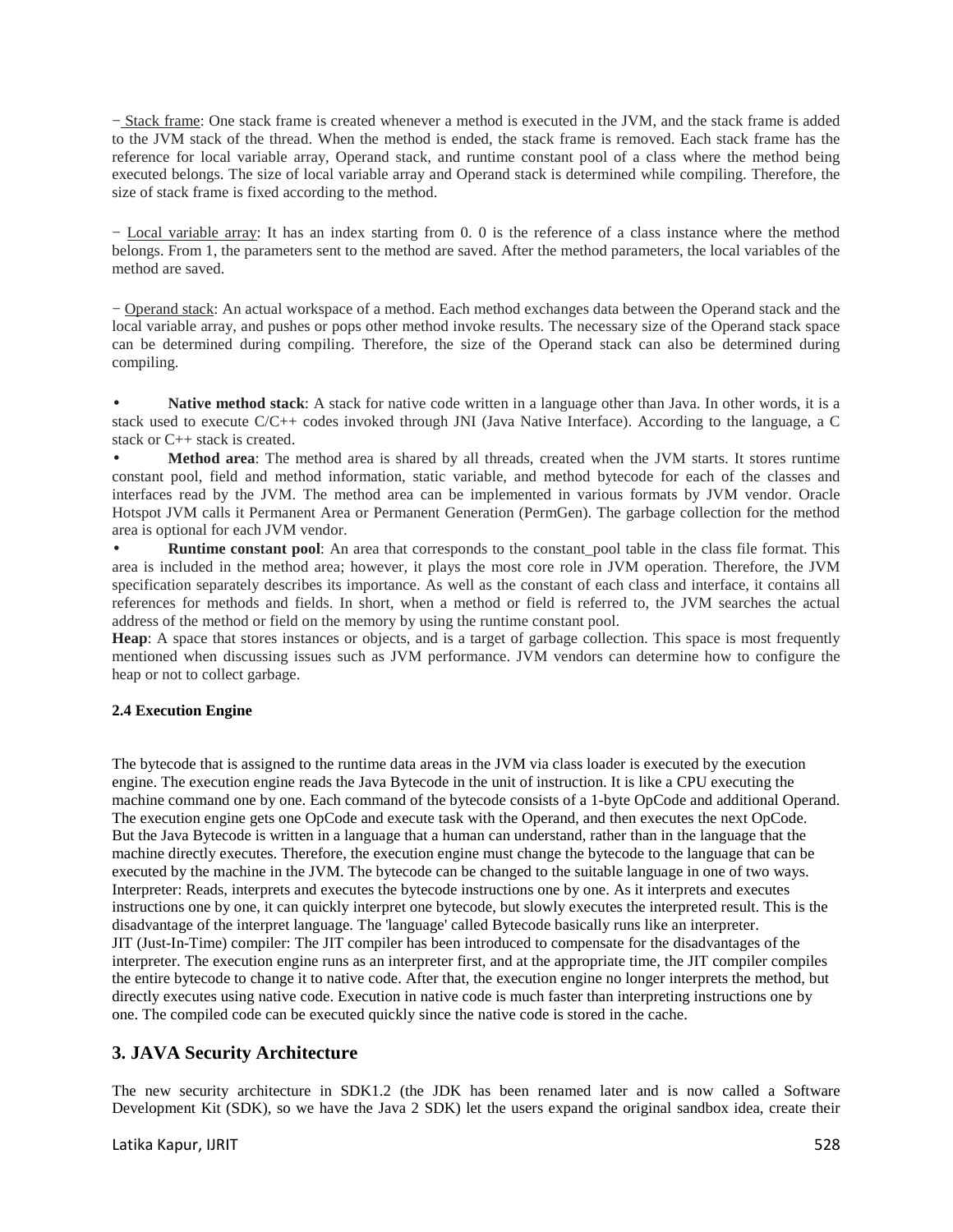own sandboxes, eliminate the sandbox entirely, and even the opportunity to run a java application (not applet) within a sandbox that the user or system administrator has constructed or configured.

The Java 2 security architecture eliminates the need to write custom security cod for all but the most specialized environment, such as the military, which may require special security properties, such as multilevel security. Even then, writing custom security code is simpler and safer than before. (Li Gong, Gary Ellison & Mary Dageforde, 2003, 32, quoted 18.02.2010)

The Java security architecture in SDK 1.2 is an expansion of the JDK 1.1 security model. Aside from other improved feature, the new security model allows configurable access controls for Java code. For better understanding of the new and improved security architecture in SDK 1.2, a more detailed explanation of improvement is needed.

#### **The Java Sandbox Architecture**

The Java sandbox exits in the memory of your machine outside the reach of Java programs. This prevents Java programs from being able to call low level system functions that may cause data corruption or other damages. The Java sandbox main job is to prevent malicious applets from accessing the resources in your machine. It applies several restrictions on the applets. The base Java Security sandbox is made of three major components:

- $\Box$  the Class Loader
- $\Box$  the byte code Verifier
- $\Box$  the Security Manager



#### **3.1. The Class Loader**

The class loader is the first line of defence in Java security architecture. A class loader is an object that is responsible for loading or requesting classes, either from the web server or from the local system resources. It is the Class Loader, which gives Java its dynamic loading capabilities. The Class Loader is the part of the JVM that loads classes into memory or brings codes into the Java Virtual Machine. The class loader is important in Java"s security model because initially, only the class loader knows certain information about the classes that have been loaded into the virtual machine (VM). Only the class loader knows where a particular class originated from. Java's class loader architecture is complex, but it is a central security issue. The original Class Loader architecture was meant to be extensible, thus a new Class Loader could be added to the running system. So it was clear at the beginning that a malicious Class Loader could break Java"s type system, and hence it could be contributed a breach in Java"s security. As a result, Java implementation does not allow applets to create Class Loader. It is the class loader"s responsibility to determine when and how classes can be added to a running Java environment.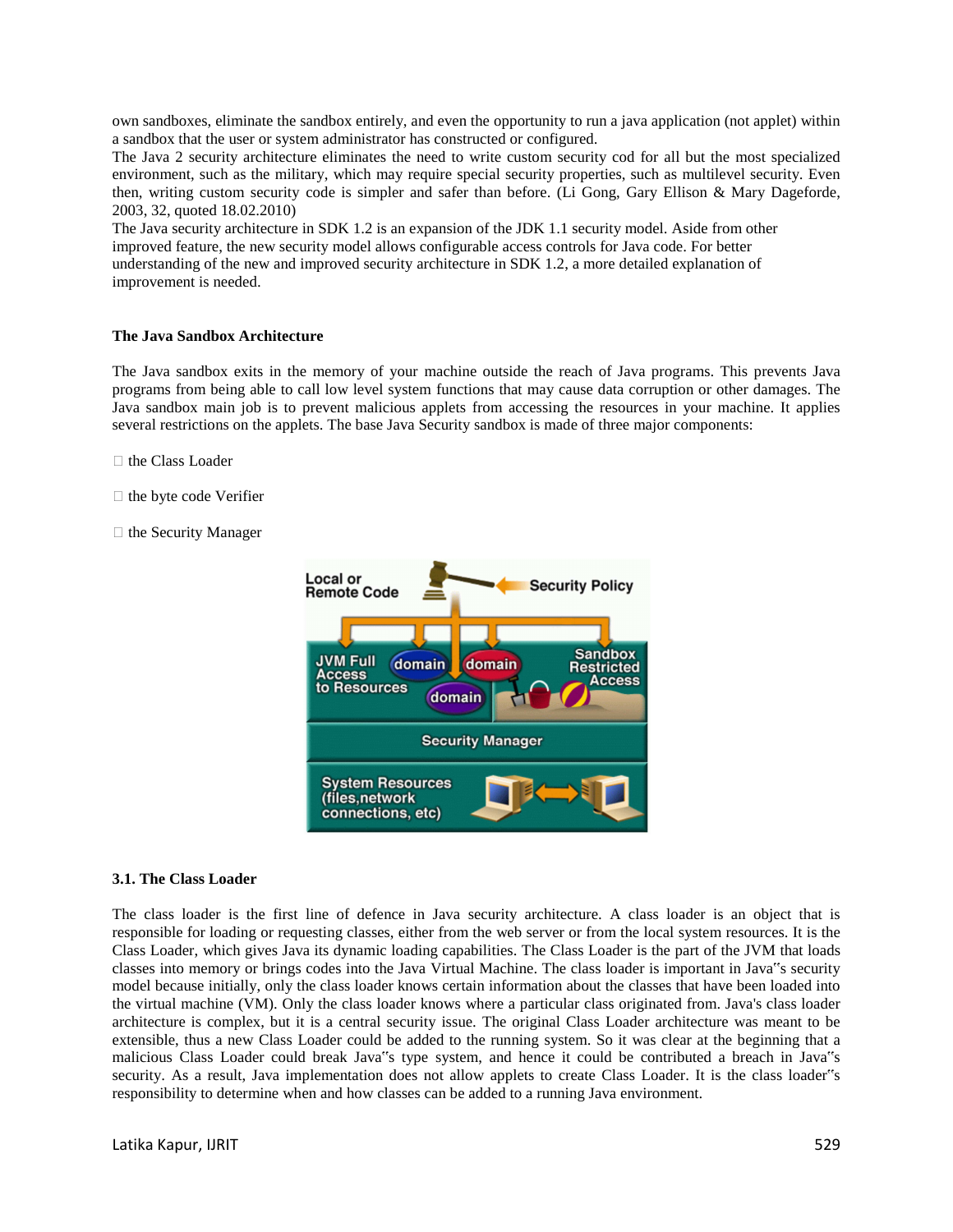When the VM needs a byte code for a particular class, it request from a class loader (The VM knows which class loader to ask byte code from) to find and load the byte code for that particular class. It depends to the class loader to use its own method for finding requested byte code files: It can load them from the local resources, fetch them across the Net using any protocol, or it can just create the byte code on the spot. This flexibility is not a security problem as long as the class loader is a trusted object by the creator of the byte code that is being loaded. The class loaders also define the namespaces that be seen by different classes and how those namespaces relate to each other.

#### **3.2 The Bytecode Verifier**

Despite the fact that Java compiler produces trustworthy class files and it makes sure that Java source code doesn't violate the safety rules, when an application such as the HotJava Browser imports a code fragment from anywhere, it doesn't actually know if code fragments follow Java language rules for safety: the code may not have been produced by a trustworthy Java compiler, but by some purposefully modified compiler for compromising the integrity of the Virtual Machine or the class file may have been change after the compilation process of Sun"s compiler. In such a case, the Java run-time system on your machine can not trust the incoming bytecode stream. The loaded class files, loaded by a Web browsers are not source code, which then can be compiled, they are already compiled codes. For these reasons all the Java Virtual Machine implementations have Byte Code Verifier. Thus, the Java run-time system subjects class files to bytecode verification process to make sure if the class files are safe to use or execute.

#### **3.3 The Security Manager**

Security Manager is one the most important component of the Java Sandbox. Class Loader and bytecode Verifier are a part of Java Virtual Machine internal security: Class Loader prevents code loaded by different class loaders from interfering with one another inside the Java Virtual Machine and Verifier ensures that the code passed to Java interpreter can not break the Interpreter. Security Manager protects the resources external to the Java Virtual Machine. The security Manager defines the boundaries of the sandbox. The Java API (Application Programming Interface) refers to the security manager before it allows any access to the resource. The final decision, whether a particular operation is allowed or not, is done by the Security Manager. Because the Security Manager is one of the customizable components of the Sandbox, it lets you to define a custom security policy for an application.

The Java API enforces the custom security policy by asking the Security Manager for permission before it takes any action that is potentially unsafe. For each potentially unsafe action, the Security Manager has a method that defines whether that action is allowed by the Sandbox. Each method's name starts with *check*, so, for example, checkRead () defines whether a thread is allowed to read to a specified file, and checkWrite () defines whether a thread is allowed to write to a specified file. (Bill Venners, 58)

All methods in the Java API that can access resources outside of the Java environment call a Security Manager method to ask permission before doing anything. If the Security Manager method throws a SecurityException, the exception is thrown out of the calling method, and access to the resource is denied. The Security Manager class defines a number of methods for asking for permission to access specific resources.

## **4. Implementation of security architect**

The java security model is used to deal with following vulnerabilities:

#### **4.1 Threats of Malicious Codes**

Malicious code is unlike viruses (the execution of a virus requires a user) is an auto-executable internet program. A malicious code is any code which will allow unauthorized access to the system, destroy, modify or steal data, damage a system and do something without the intention of a system user. It may not give any visual signal of its existence or execution to the victim. It can be written as any types of auto-executable content such as Java Applets. Malicious code does not replicate like viruses does, but the damage it brings to the system is an immediate damage. Categories of attacks are: Integrity Attacks, Availability Attacks (it is also called as denial-of -service Attacks) and Secrecy Attacks (in some other places it is called Disclosure Attacks).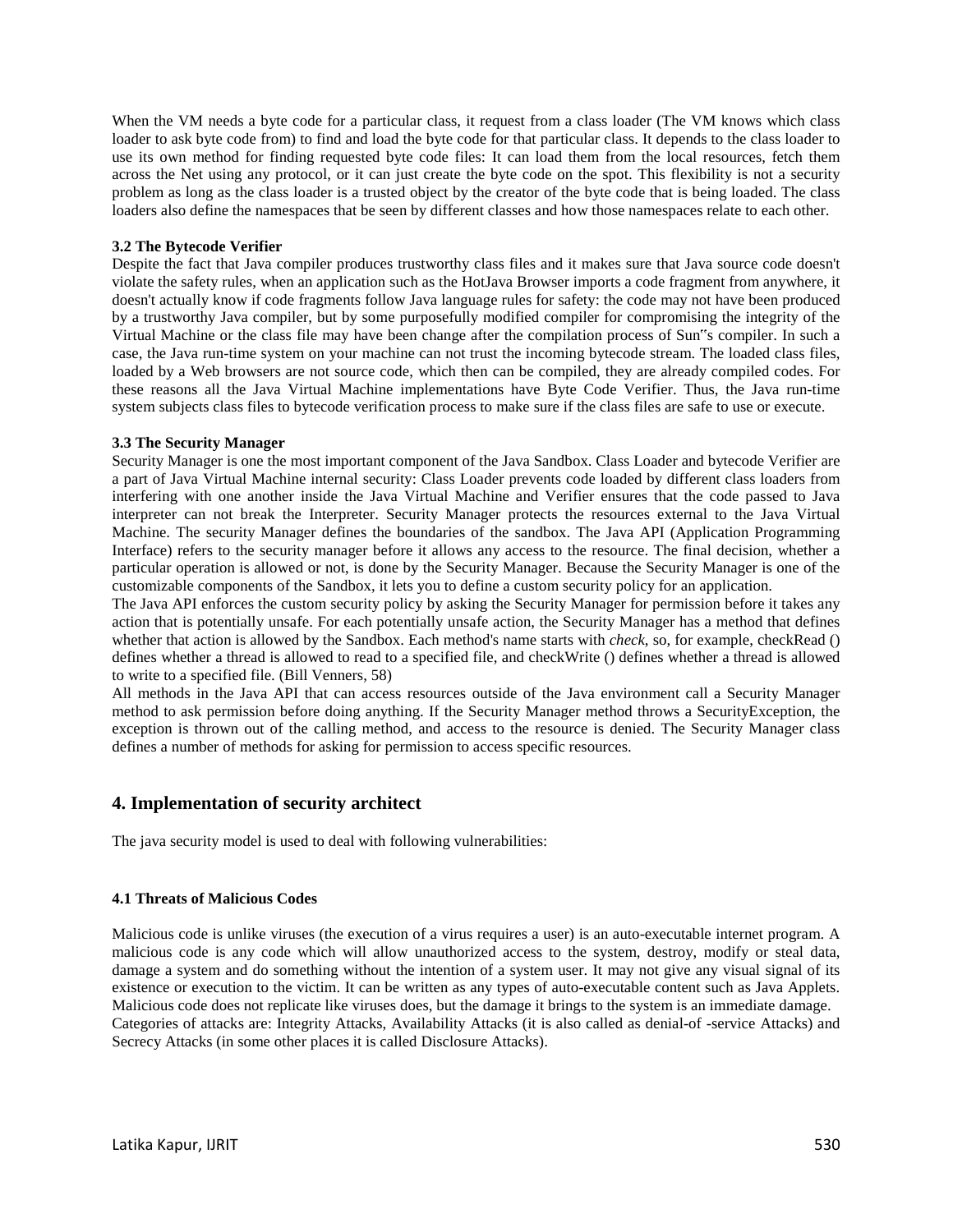#### **Integrity Attacks**

The attacker tries to delete, alter or modify the files or a part of the system in unauthorized way. The attack could also include modification of the current memory in use and killing of the processes or threads.

For example a college student breaks into the collage administration system to raise her examination score, thus, compromising data integrity. An attacker might also try to erase system logs in order to hide his footprint. (Li Gong, Gary Ellison & Mary Dageforde, 2003, 3).

#### **Secrecy Attacks**

The attacker attempts to send personal or company files or mailing information of a host machine to someone or competitor over the network. The attacker may also try to steal confidential information such as password, medical records, email logs and etc. The methods of attack vary, from bribing the security guard to exploiting a security hole in the system or a weakness in the cryptography of algorithm (Li Gong, Gary Ellison & Mary Dageforde, 2003, 3).

#### **Availability Attacks**

The attacker tries to prevent the intended user from accessing a computer resource by disrupting the normal operation of a system. These attacks are also called as denial-of-service attacks. The attacker or java applet can accomplish these attacks in any number of ways for example by allocating all available memory, by creating thousands of windows or by creating high priority processes or threads.

For example, bombarding a machine with a large number of IP (Internet Protocol) packets can effectively isolate the machine from rest of the network. A cyber terrorist might attempt to bring down the national power grid or cause traffic accidents by compromising the computer-operated control system. (Li Gong, Gary Ellison & Mary Dageforde, 2003, 3).

# **5. SUMMARY**

For the sake of a system security both the Web browser and the Java Security Model into the Web browser must be implemented properly. A bug in either of these can result a security hole that malicious code could exploit. For the Java Sandbox security mechanisms to work properly there many important points to be taken in consideration such as:

 $\Box$  The Web browser should be bug-free so that it can resist all attacks

 The Class Loader of the Java Sandbox should put all the codes into the right name spaces so that the untrusted codes cannot interact with each other .The Class Loader should prevent interfering of the untrusted code with the trusted codes.

 $\Box$  The bytecode verifier should ensure that the bytecode follows the security rules set by Java specification

 $\Box$  The bytecode verifier should ensure that the code passed to the Java interpreter can be run without fear of breaking the Java interpreter.

 The Java API (Application Programming Interface) should refer to Security Manager in order to enforce the custom security policy by asking the Security Manager for permission before it takes any action that might be potentially unsafe

Lack of co-operation or very little co-operation between Web browser developers is a reason behind the flaws found in the Java enabled Web browsers. Flaws found in the Java enabled Web browsers were either because of implementation error or flaw in the Web browser itself not in the Java Sandbox Model. The result of some security organizations that had tested Java enabled Web browsers in the past had showed that a flaw found in one browser but not in the other because different Java enabled Web browsers treat threads differently.

# **6. REFERENCES**

[1] Almut Hezog, 2007, Usable Security Policies for Runtime Environments, Thesis, Linköping Studies in Science and Technology, Dissertation No. 1075, URL: http://www.ida.liu.se/~almhe/thesis/tek-dr-1075-full-version.pdf, Quoted 11.02.2010.

[2] Aritma Developer, URL: http://www.artima.com, Quoted 15.9.2009

[3]Aladdin Knowledge Systems, URL: http://www.aladdin.com, Quoted 23.02.2010